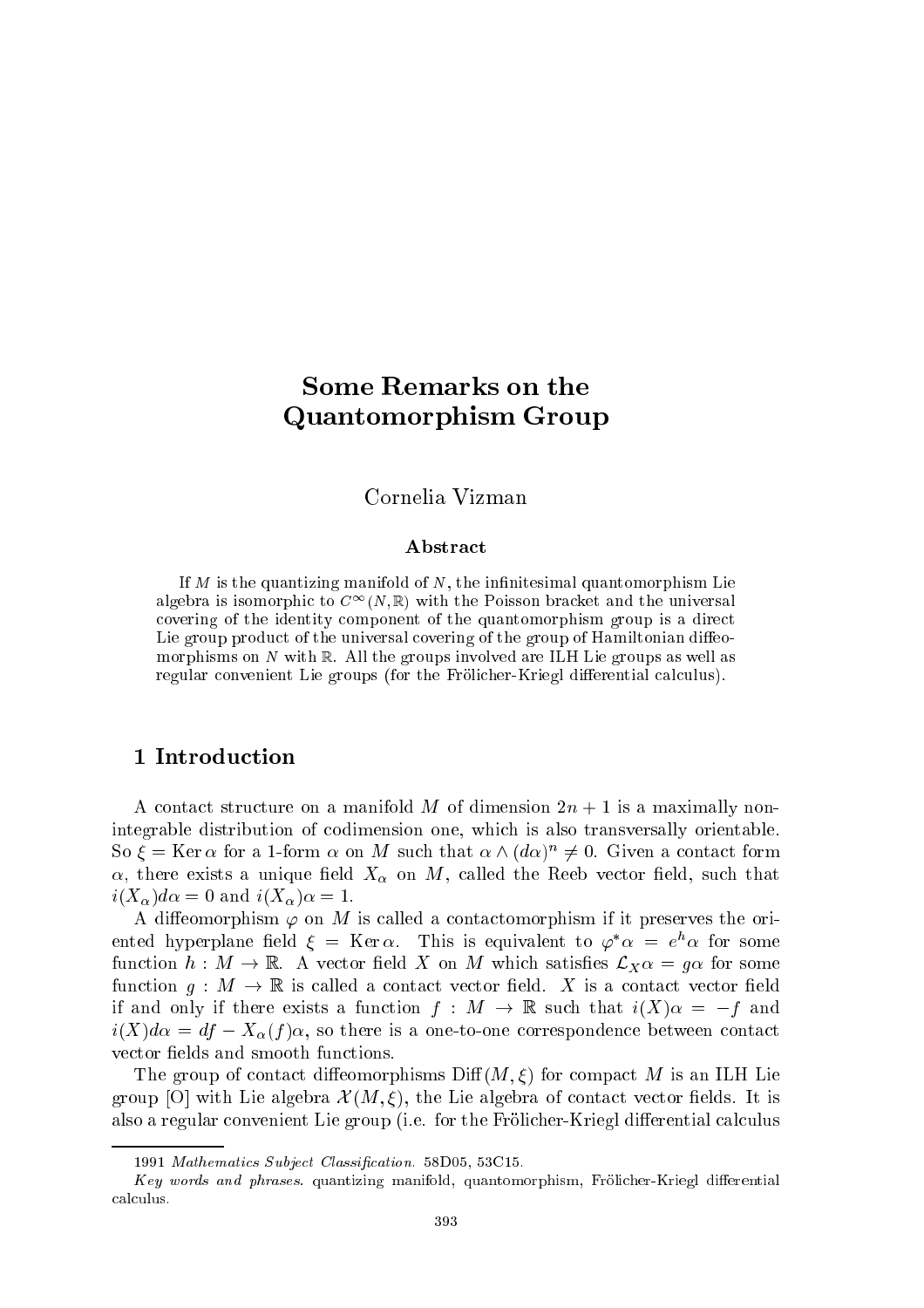on convenient vector spaces [FK]) with the space of compactly supported contact vector fields as Lie algebra [KM].

The contact form  $\alpha$  is called regular if the flow of the Reeb vector field defines a free circle action  $\Psi$  on  $M$ . Then the quotient manifold  $N \equiv M/S^-$  is smooth and carries a symplectic structure  $\omega$ ,  $|\omega| \in H^{-}(N, \mathbb{Z})$  and  $\pi/\omega = a\alpha$  where  $\pi : M \to N$ is the canonical projection. Under these assumptions  $\pi : M \to N$  is a principal  $S$ -bundle,  $\alpha$  a principal connection one-form and  $\omega$  its curvature two form. The Reeb vector field  $X_{\alpha}$  generates the vertical bundle, the principal right action of  $S^-$  on M is  $\Psi$  and  $\xi = \text{Ker }\alpha$  is the horizontal bundle. M is called the quantizing manifold of N.

A diffeomorphism  $\varphi$  on M is called a quantomorphism if  $\varphi$  preserves the 1-form  $\alpha$ . We denote by  $\text{Diff}(M,\alpha)$  the group of quantomorphisms. The infinitesimal quantomorphisms are the vector fields on M which satisfy  $\mathcal{L}_X\alpha = 0$ . Let  $\mathcal{X}(M,\alpha)$ be the Lie algebra of infinitesimal quantomorphisms. Proposition 1 states that it is isomorphic to  $C^{\infty}(N, \mathbb{R})$  with the Poisson bracket, the isomorphism being exactly the restriction of the isomorphism above between  $\mathcal{X}(M,\xi)$  and  $C^{\infty}(M,\mathbb{R})$ .

Two different proofs that the quantomorphism group  $\mathrm{Diff}(M,\alpha)$  for compact M is an ILH Lie group with Lie algebra  $\mathcal{X}(M,\alpha)$  can be found in Omori [O] and Ratiu-Schmid [RS]. It is shown in Proposition 4 that  $\text{Diff}(M, \alpha)$  for compact M is also a regular convenient Lie group.

## 2 The Lie algebra of innitesimal quantomorphisms

Let  $(M, \alpha)$  be a compact quantizing manifold of  $(N, \omega)$ . Let  $\mathcal{X}_{S^1}(M)$  be the Lie algebra of 5<sup>-</sup>-invariant vector nelds on *M* . Then

(1) 
$$
0 \longrightarrow C^{\infty}(N, \mathbb{R}) \stackrel{J}{\longrightarrow} \mathcal{X}_{S^1}(M) \stackrel{P}{\longrightarrow} \mathcal{X}(N) \longrightarrow 0.
$$

is an exact sequence of Lie algebras, where on  $C^{\infty}(N, \mathbb{R})$  we consider the trivial bracket. Here  $J(g) = (g \circ \pi)X_{\alpha}$  and  $P(X) = Y$  is the projection on N of the invariant (hence projectable) vector field X. Every  $X \in \mathcal{X}_{S^1}(M)$  decomposes into its horizontal and vertical parts  $X = CY - (g \circ \pi)X_{\alpha}$  where  $g \in C^{\infty}(N, \mathbb{R})$  and CY is the horizontal lift of  $Y = P(X)$ . Indeed the vector field  $X = CY + fX_{\alpha} \in \mathcal{X}_{S^1}(M)$ ,  $\mathcal{X}$  ,  $\mathcal{X}$  ,  $\mathcal{X}$  ,  $\mathcal{X}$  ,  $\mathcal{X}$  ,  $\mathcal{X}$  ,  $\mathcal{X}$  ,  $\mathcal{Y}$  ,  $\mathcal{Y}$  ,  $\mathcal{Y}$  ,  $\mathcal{Y}$  ,  $\mathcal{Y}$  ,  $\mathcal{Y}$  ,  $\mathcal{Y}$  ,  $\mathcal{Y}$  ,  $\mathcal{Y}$  ,  $\mathcal{Y}$  ,  $\mathcal{Y}$  ,  $\mathcal{Y}$  ,  $\mathcal{Y}$  , decomposition the exactness of the sequence follows immediately.

The restriction of the exact sequence  $(1)$  to the Lie algebra of infinitesimal quantomorphisms gives a central extension of Lie algebras (i.e. the image of J is contained in the center of  $\mathcal{X}(M,\alpha)$ :

Proposition 1. The central extension of Lie algebras

(2) 
$$
0 \longrightarrow \mathbb{R} \stackrel{J}{\longrightarrow} \mathcal{X}(M,\alpha) \stackrel{P}{\longrightarrow} \mathcal{X}_{Ham}(N,\omega) \longrightarrow 0.
$$

is trivial. The Lie algebra of infinitesimal quantomorphisms of  $(M, \alpha)$  is isomorphic to  $C^{\infty}(N,\mathbb{R})$  with the Poisson bracket.

**Proof.** All infinitesimal quantomorphisms have the form  $X = CH_q - (g \circ \pi)X_q$ for some  $g \in C^{\infty}(N, \mathbb{R})$  because in the decomposition  $X = CY - (g \circ \pi)X_{\alpha}$  we have the equivalences  $L_X \alpha = 0 \Leftrightarrow i_C y \alpha \alpha = a(g \circ \pi) \Leftrightarrow \pi i_Y \omega = \pi i g \Leftrightarrow i' = n_g$ .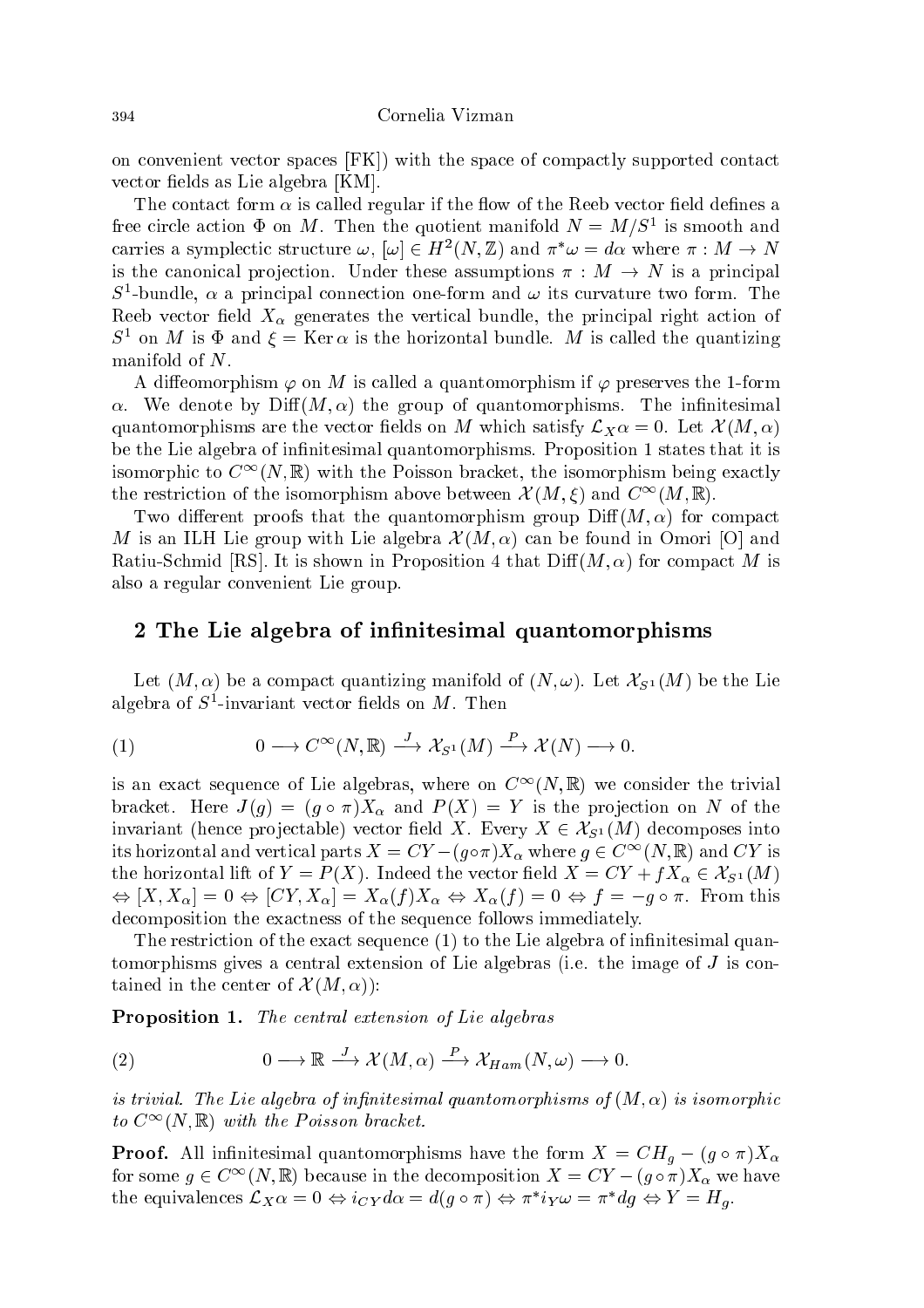We define a splitting of (2) by  $S: \mathcal{X}_{Ham}(N, \omega) \to \mathcal{X}(M, \alpha), S(Y) := CH_q$  $(g \circ \pi)X_{\alpha}$ , where  $g \in C^{\infty}(N,\mathbb{R})$  is the unique Hamiltonian with zero integral  $\int_N g\omega^n = 0$  of the Hamiltonian vector field  $Y = H_g$ . Then S is really a Lie algebra homomorphism:

$$
[S(H_{g_1}), S(H_{g_2})] = [CH_{g_1}, CH_{g_2}] + (CH_{g_2}(g_1 \circ \pi)X_{\alpha} - CH_{g_1}(g_2 \circ \pi)X_{\alpha}
$$
  
=  $CH_{\{g_1, g_2\}} + ((-\omega(H_{g_1}, H_{g_2}) + H_{g_2}(g_1) - H_{g_1}(g_2)) \circ \pi)X_{\alpha}$   
=  $CH_{\{g_1, g_2\}} - (\{g_1, g_2\} \circ \pi)X_{\alpha} = S([H_{g_1}, H_{g_2}]).$ 

Here the second step follows from the fact that  $\omega$  is the curvature form of the principal connection  $\alpha$  on M, the third step uses the definition of the Poisson on the fact that every Poisson bracket has integral zero  $\int_N {\{g_1, g_2\}}^{\omega} = 0.$ 

It follows that the Lie algebra of infinitesimal quantomorphisms of  $(M, \alpha)$  is isomorphic to the direct product of the Lie algebra of Hamiltonian vector fields with R, hence it is isomorphic to  $C^{\infty}(N, \mathbb{R})$  with the Poisson bracket.  $\Box$ 

The isomorphism of Lie algebras constructed in the Proposition above,

$$
A: (C^{\infty}(N, \mathbb{R}), \{, \}) \to (\mathcal{X}(M, \alpha), [,]) ,
$$
  

$$
A(g) = CH_g - (g \circ \pi)X_{\alpha} ,
$$

fits into the following commutative diagram of Lie algebras:

$$
\mathcal{X}(M,\alpha) \xrightarrow{A^{-1}} C^{\infty}(N,\mathbb{R})
$$

$$
i \downarrow \qquad \qquad \downarrow \pi^*
$$

$$
\mathcal{X}(M,\xi) \xrightarrow{-\alpha} C^{\infty}(M,\mathbb{R}) .
$$

Here we consider on  $C^{\infty}(M, \mathbb{R})$  the bracket induced from  $\mathcal{X}(M, \xi)$  by  $-\alpha$ .

$$
\{f_1, f_2\}_{\alpha} = X_1(f_2) + X_{\alpha}(f_1)f_2,
$$

where  $X_i$  is the unique vector field in  $\mathcal{X}(M, \xi)$  such that  $-\alpha(X_i) = f_i$ . We have to verify only that  $\pi$  – becomes a Lie algebra morphism:

$$
\{g_1 \circ \pi, g_2 \circ \pi\}_{\alpha} = X_1(g_2 \circ \pi) = (CH_{g_1} - (g_1 \circ \pi)X_{\alpha})(g_2 \circ \pi) = H_{g_1}(g_2) \circ \pi = \{g_1, g_2\} \circ \pi.
$$

## 3 Exact sequences of regular convenient Lie groups

In this paragraph we show there are exact sequences of regular convenient Lie groups which integrate the exact sequences (1) and (2) of Lie algebras. The convenient smooth manifolds are defined by gluing  $C^{\infty}$ -open sets in convenient vector spaces via smooth diffeomorphisms (for the Frölicher-Kriegl differential calculus [FK]. A locally convex vector space is said to be convenient if any Mackey-Cauchysequence converges. The  $C^{\infty}$ -topology of a locally convex vector space E is the final topology with respect to all smooth curves into  $E$ . A mapping between locally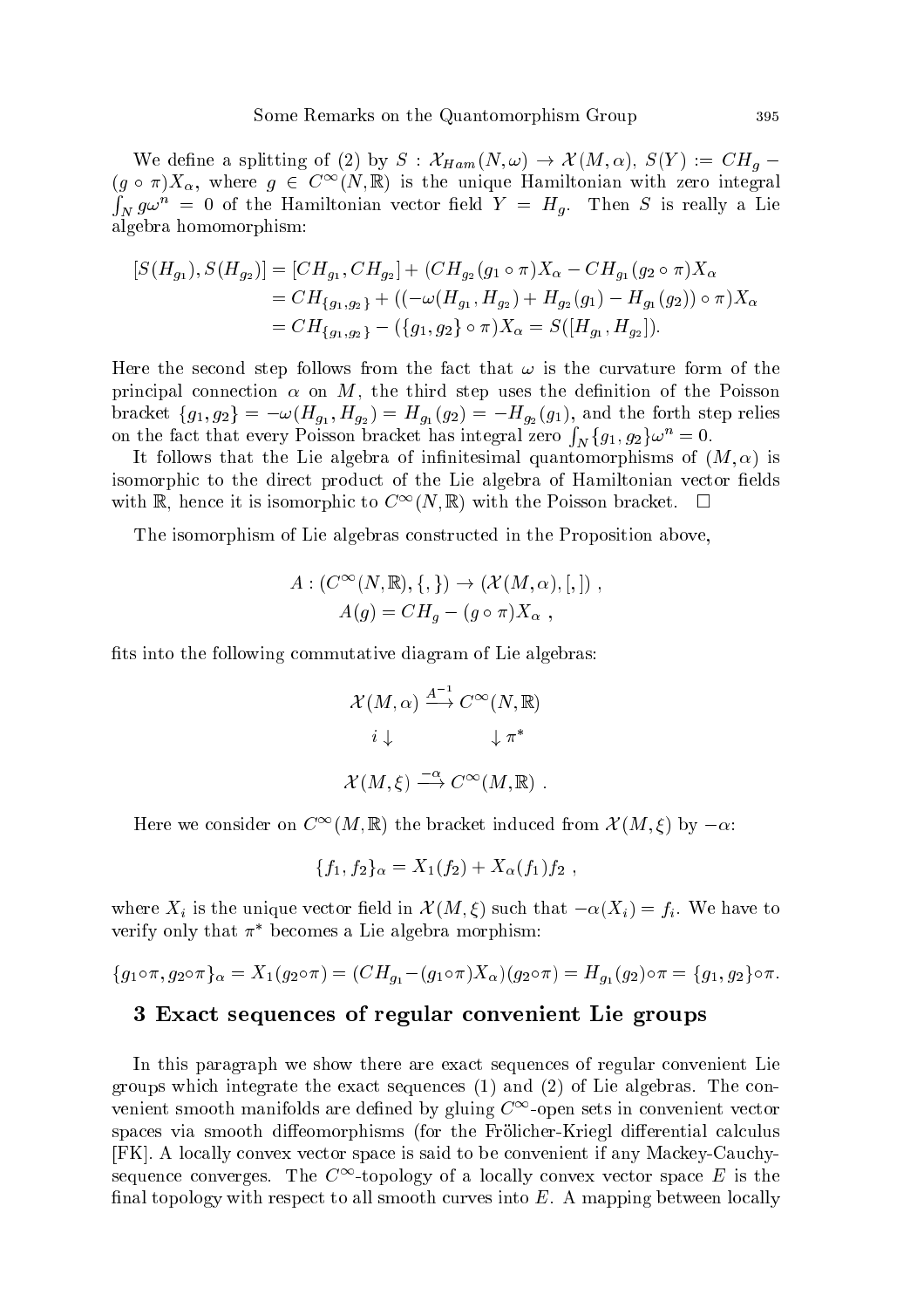Cornelia Vizman

convex vector spaces is called smooth if it takes smooth curves into smooth curves. A convenient Lie group is a convenient smooth manifold and a group such that the group operations are smooth. The Lie group  $G$  with Lie algebra  $\mathfrak g$  is called regular if every smooth curve  $X \in C^{\infty}(\mathbb{R}, \mathfrak{g})$  can be integrated to a smooth curve  $g \in C^{\infty}(\mathbb{R}, G)$  with  $g(0) = e$  and the evolution map  $evol : C^{\infty}(\mathbb{R}, \mathfrak{g}) \to G$  defined by  $evol(X) = g(1)$  is smooth. For diffeomorphism groups the evolution operator is just integration of time dependent vector fields with compact support. The reference for regular convenient Lie groups is the book [KM].

An exact sequence of Lie groups integrating (1) is

(1<sup>'</sup>) 
$$
0 \longrightarrow C^{\infty}(N, S^1) \stackrel{j}{\longrightarrow} \text{Diff}_{S^1}(M) \stackrel{p}{\longrightarrow} \text{Diff}(N) \longrightarrow 0.
$$

Here  $j(s) = \Phi_s$  and  $p(\varphi) = \psi$  where  $\pi \circ \varphi = \psi \circ \pi$ .

 $C_{-}(N, S_{-})$  is the gauge group of the principal bundle M over  $N$ . It is an ILH Lie group and also a regular convenient Lie group [KM].

Let G be a compact Lie group acting smoothly on M. The group of G-equivariant diffeomorphisms on  $M$  is

$$
\text{Diff}_G(M) = \{ \varphi \in \text{Diff}(M) : \varphi(gx) = g\varphi(x), \forall g \in G \}
$$

and the Lie algebra of  $G$ -invariant vector fields on  $M$  is

$$
\mathcal{X}_{c,G}(M) = \{ X \in \mathcal{X}_c(M) : g^*X = X, \forall g \in G \}.
$$

For compact M the group  $\text{Diff}_G(M)$  is an ILH Lie group with Lie algebra  $\mathcal{X}_G(M)$ [EM]. The next proposition shows it is also a regular convenient Lie group.

**Proposition 2.** Diff<sub>G</sub> $(M)$  is a closed regular convenient Lie subgroup of Diff $(M)$ with Lie algebra  $\mathcal{X}_{c,G}(M)$ , the space of compactly supported G-invariant vector fields on M.

**Proof.** Because G is compact we can find G-invariant Riemannian metrics on  $M$ . Let  $\exp: TM \supseteq U \rightarrow M$  be the associated exponential map defined on the open neighborhood under the zero section such that  $\mathcal{M}^{\mathcal{M}}$  is a  $\mathcal{M}^{\mathcal{M}}$  is a  $\mathcal{M}^{\mathcal{M}}$  is a  $\mathcal{M}^{\mathcal{M}}$  is a section such that (M) is a section such that (M) is a section such that (M) is a section of smooth diffeomorphism.

Let U be the open neighborhood of id in  $\text{Diff}(M)$  of those compactly supported diffeomorphisms whose graph is contained in V and let  $u: U \to \mathcal{X}_c(M)$  be the map  $u(\varphi)(x) = \exp^{-1}(\varphi(x))$ . The inverse of u is  $u^{-1}(\Lambda)(x) = \exp_x(\Lambda(x))$ .

We prove the pair  $(U, u)$  is a submanifold chart for  $\text{Diff}_G(M)$ . This means to prove the equivalence:  $X \in \mathcal{X}_{c,G}(M)$  if and only if  $\varphi := u^{-1}(X) \in \mathrm{Diff}_G(M)$ . The following equivalences for  $X = u(\varphi)$  end the proof that  $(U, u)$  is a submanifold chart:

$$
g^*X = X \Leftrightarrow T_x g.X(x) = X(g(x)), \forall x \in M
$$
  
\n
$$
\Leftrightarrow g(\exp X(x)) = \exp(X(gx)), \forall x \in M
$$
  
\n
$$
\Leftrightarrow g\varphi(x) = \varphi(gx), \forall x \in M.
$$

Here the second step follows from the fact that isometries move geodesics to geodesics.

A submanifold chart in the neighborhood of an arbitrary  $\psi \in \text{Diff}_G(M)$  is obtained by translating the chart  $(U, u)$ . Hence  $\text{Diff}_G(M)$  is a closed submanifold of  $\text{Diff}(M)$  and a Lie group because composition and inversion are smooth (by restriction). It is also regular because it is a group of diffeomorphisms.  $\Box$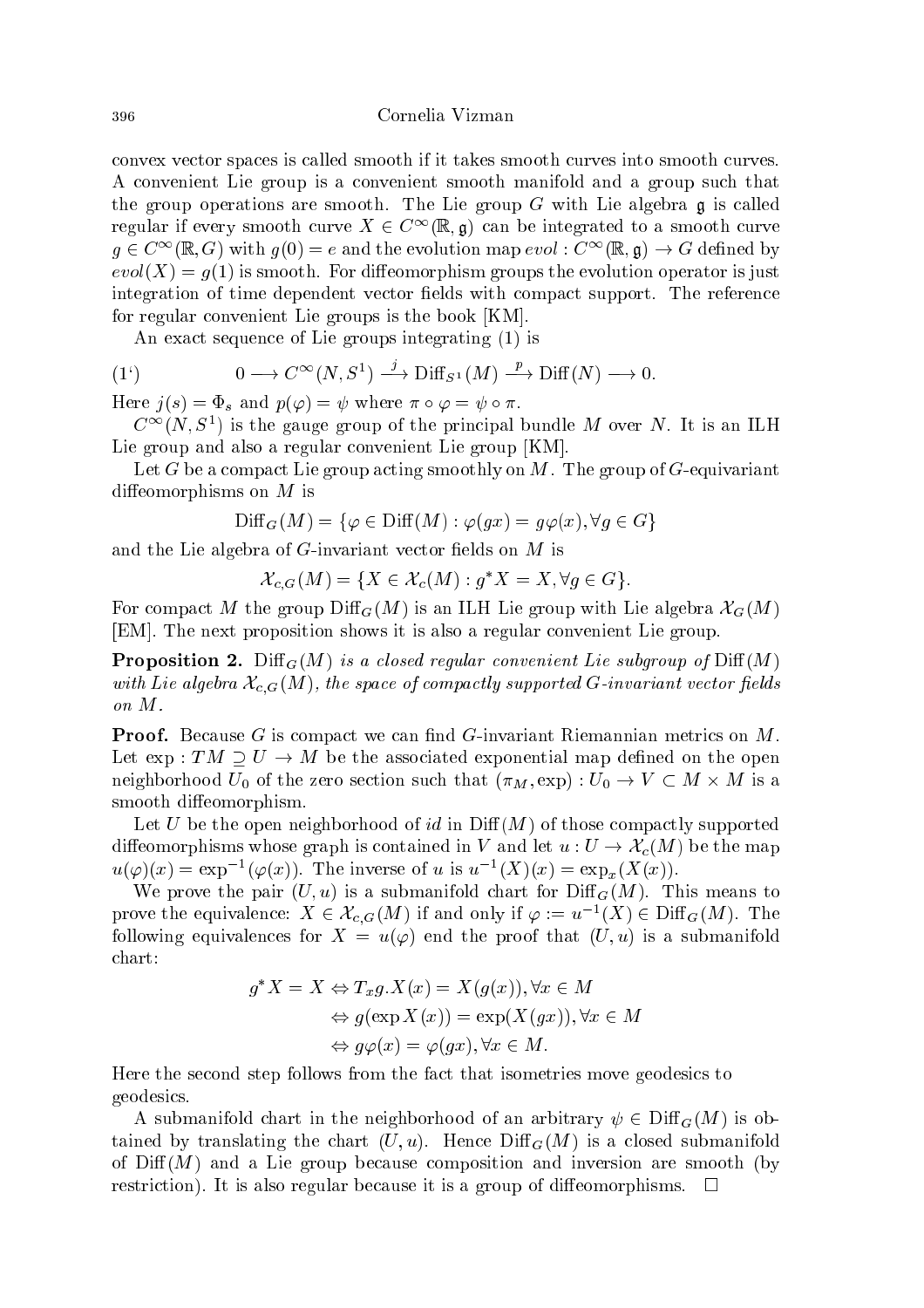Proposition 3. [RS] An exact sequence of ILH Lie groups corresponding to (2) is

$$
0 \longrightarrow S^1 \xrightarrow{j} \text{Diff}(M, \alpha) \xrightarrow{p} \mathcal{K} \longrightarrow 0.
$$

with  $j(s) = \Phi_s$  and  $p(\varphi) = \psi$  for  $\pi \circ \varphi = \psi \circ \pi$ . Here K, the group of those symplectomorphisms of  $(N, \omega)$  that can be lifted to quantomorphisms of  $(M, \alpha)$ , equals the group of those symplectomorphisms  $\psi$  of  $(N, \omega)$  for which both parallel transports along a piecewise smooth curve c and along its image  $\psi \circ c$  are restrictions of the same  $\Psi_s, s \in S^-.$  The quantomorphism group is also a principal  $S^-.$ poer bundle over  $K$ .

Taking the components of the identity we get the central extension

(2') 
$$
0 \longrightarrow S^1 \stackrel{j}{\longrightarrow} \text{Diff}(M,\alpha)_0 \stackrel{p}{\longrightarrow} \text{Ham}(N,\omega) \longrightarrow 0
$$

where Ham(N,  $\omega$ ) is the group of Hamiltonian diffeomorphisms of  $(N, \omega)$ . Recall that a symplectomorphism  $\psi$  is called Hamiltonian if there is an isotopy  $\psi_t$  from  $\psi_0 = \iota a$  to  $\psi_1 = \psi$  such that  $\psi_t \in \text{Hain}(N, \omega)$  where

$$
\frac{d}{dt}\psi_t = \dot{\psi}_t \circ \psi_t.
$$

In [KM] it is shown that  $\text{Ham}(N, \omega)$  is a regular convenient Lie group.

**Proposition 4.** Let M be a compact quantizing manifold. Then  $Diff(M, \alpha)_0$ , the identity component in the group of quantomorphisms, is a regular convenient Lie group with Lie algebra  $\mathcal{X}(M, \alpha)$ .

**Proof.** First we define a principal bundle atlas. Every local section  $h: W \to M$ of the bundle  $\pi : M \to N$  with W an open subset of N, together with a pair of points  $x_0 \in M$ ,  $z_0 \in N$  such that  $\pi(x_0) = z_0$ , define a local section  $\sigma$  of (2) and so a principal bundle chart for  $\text{Diff}(M, \alpha)_0$  like follows:

$$
\sigma: U = \{ \psi \in \text{Ham}(N, \omega) : \psi(z_0) \in W \} \to \text{Diff}(M, \alpha)_0,
$$

 $\sigma(\psi)$  is defined to be that lift  $\varphi$  of  $\psi$  whose value at  $x_0$  is  $\varphi(x_0) = h(\psi(z_0)).$ This definition is correct because all lifts of  $\psi$  differ by some  $\Psi_s$ ,  $s \in S^-$  and all quantomorphisms commute with the circle action  $\Phi$ . The principal bundle chart is  $\Psi: U \times S \to \text{Diff}(M, \alpha)_0, \ \Psi(\psi, s) = o(\psi) \circ \Psi_s.$  The compatibility of the charts: Let  $\Psi_1, \Psi_2$  bundle charts defined by sections  $h_1, h_2$  and points  $(x_1, z_1), (x_2, z_2)$ . Fix a piecewise smooth path in N from  $z_1$  to  $z_2$ . Let  $Pt(c)$  denote the parallel transport along c and  $\tau$  : M  $\times_N$  M  $\to$  S the transition map along the floers  $\tau(x_1, x_2) = s$  iff  $x_2 = s \cdot x_1$ . The quantomorphisms commute with the parallel transport:  $\varphi \circ Pt(c) = Pt(\psi \circ c) \circ \varphi$ . Using this result we get:

$$
\Psi_2 \circ \Psi_1^{-1}(\psi, s) = (\psi, \tau(Pt(c)(x_1), x_2) \tau(h_2(\psi(z_2)), Pt(\psi \circ c)(h_1(\psi(z_1))))s),
$$

hence a smooth dependence on  $\psi$  and s. The principal bundle structure given by the atlas  $\{\Psi\}$  induces canonically a smooth manifold structure which makes  $\text{Diff}(M, \alpha)_0$ a convenient Lie group. Indeed, the group operations are smooth. This is shown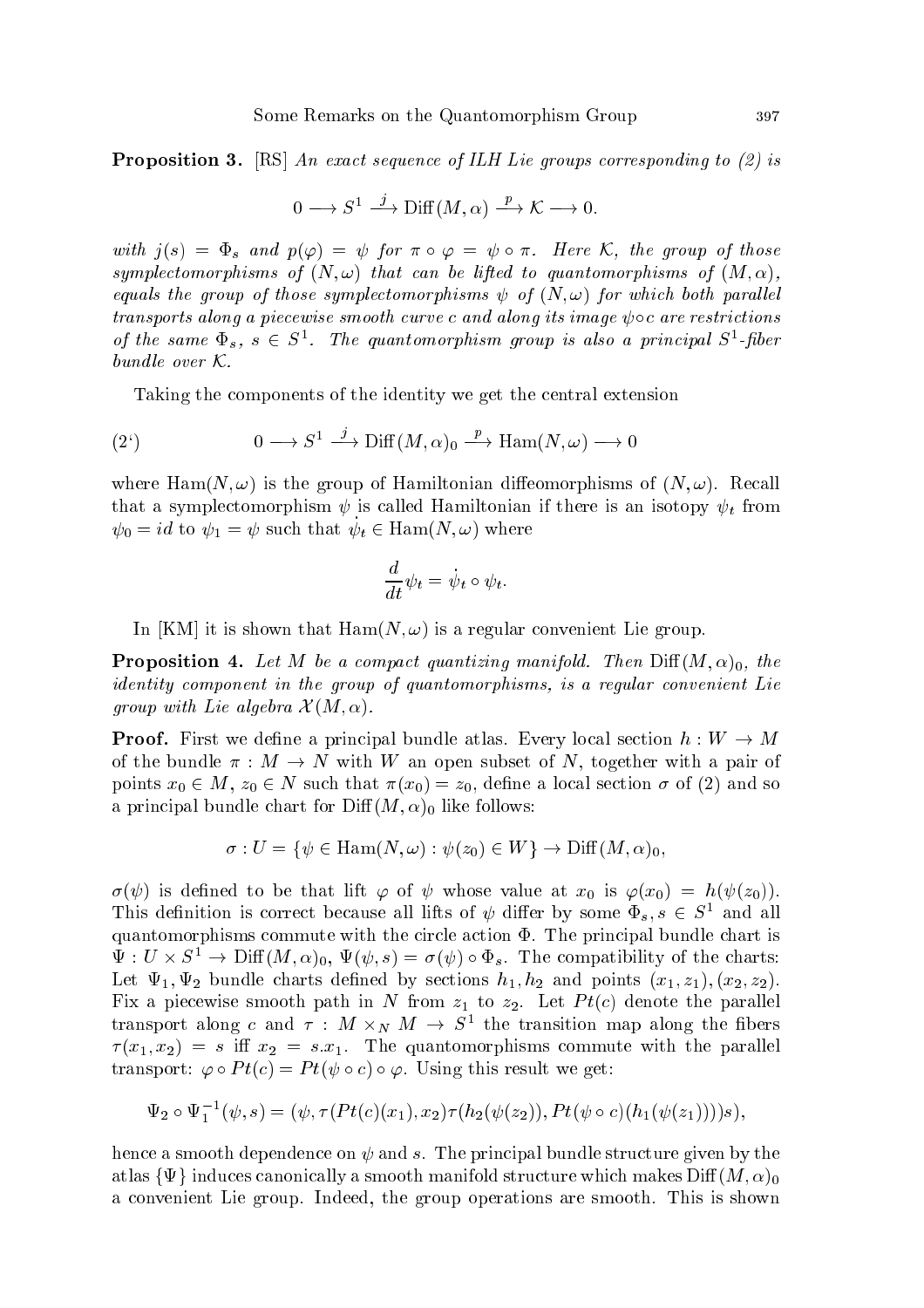Cornelia Vizman

by using again the commutativity of quantomorphisms with the parallel transport and the smooth dependence of the parallel transport on the curve

$$
Pt: C^\infty(\mathbb{R},N)\times_{(ev_0,\pi)}M\to M.
$$

Finally, Diff $(M, \alpha)_0$  is regular because it is a group of diffeomorphisms.  $\square$ 

All the groups involved in  $(1^{\circ})$  and  $(2^{\circ})$  are regular convenient Lie groups. The same is true for the exact sequence of universal covering groups of  $(2^{\epsilon})$ :

(3) 
$$
0 \longrightarrow \mathbb{R} \stackrel{\tilde{j}}{\longrightarrow} \widetilde{\text{Diff}}(M, \alpha)_0 \stackrel{\tilde{p}}{\longrightarrow} \widetilde{\text{Ham}}(N, \omega) \longrightarrow 0.
$$

**Theorem.** [KM] Let G and H be Lie groups with Lie algebras  $\mathfrak{g}$  and  $\mathfrak{h}$  respectively. Let  $f : \mathfrak{g} \to \mathfrak{h}$  be a bounded Lie algebra homomorphism. If H is regular and if G is simply connected then there exists a unique homomorphism  $f : G \to H$  of Lie groups with  $T_e f = F$ .

There exists a unique homomorphism of Lie groups  $\tilde{s} : \widetilde{\text{Ham}}(N, \omega) \to \widetilde{\text{Diff}}(M, \alpha)_0$ such that  $T_{id}\tilde{s} = S$ . The explicit construction of  $\tilde{s}$  is:  $\tilde{s}(\{\psi_t\}) = \{\varphi_t\}$  where the isotopy  $\varphi_t$  is uniquely determined by  $\varphi_0 = \imath d$  and  $\varphi_t = S(\psi_t).$  Applying the unicity  $\alpha_{Ham}$  is  $\alpha_{Ham}$  we get  $\alpha_{Ham}$  we get  $\alpha_{Ham}$  if  $\alpha_{Ham}$ section for (3).

Proposition 5. The universal covering of the identity component of the quantomorphism group is a direct Lie group product of the universal covering of the group of Hamiltonian diffeomorphisms on N and  $\mathbb R$ 

$$
\text{Diff}(M,\alpha)_0 = \text{Ham}(N,\omega) \times \mathbb{R}.
$$

Another restriction of the exact sequence (1`) is

$$
0 \longrightarrow C^{\infty}(N, S^1) \stackrel{j}{\longrightarrow} \text{Diff}_{S^1}(M, d\alpha) \stackrel{p}{\longrightarrow} \text{Diff}(N, \omega) \longrightarrow 0
$$

with the infinitesimal version

$$
0 \longrightarrow C^{\infty}(N, \mathbb{R}) \longrightarrow \mathcal{X}_{S^1}(M, d\alpha) \longrightarrow \mathcal{X}(N, \omega) \longrightarrow 0,
$$

where  $\text{Diff}_{S^1}(M, a\alpha)$  is the group of those  $S$ -equivariant diffeomorphisms which preserve the 2-form  $a\alpha$  and  $\lambda_{S^1}(m,a\alpha)$  is the Lie algebra of S--invariant vector fields X on M with  $\mathcal{L}_X d\alpha = 0$ . This exact sequence of Lie groups is important because there is an extension to  $\text{Diff}_{S^1}(M, d\alpha)$  of the flux homomorphism on  $Diff(N, \omega)$ , see [B].